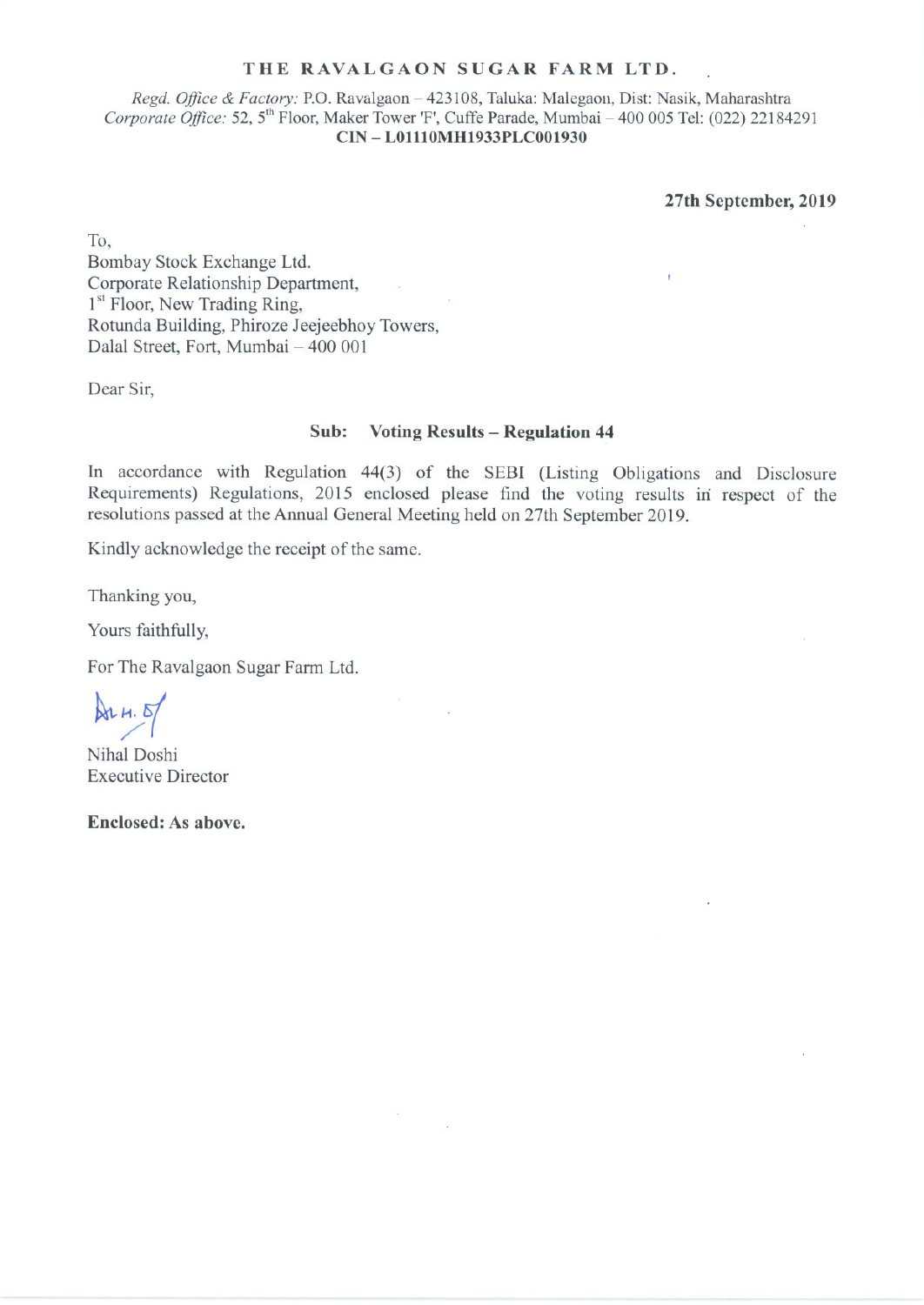# **FORM NO. 7.13**

# **Report of Scrutinizer(s)**

[Pursuant to rule 7.19(2) ]

To,

# **Chairman**

…**84tht** .Annual / Extraordinary General Meeting of The Equity Shareholders of **THE RAVALGAON SUGAR FARM Limited.**Held On...27<sup>th</sup> September 2019 at Ravalgaon

Dear Sir,

I, Gangwal Kalyan Sundarlal , appointed as Scrutinizer(s) for the purpose of the poll taken on the below mention resolution(s), at the  $...84<sup>th</sup>$  Annual General . meeting of the Equity Shareholders of The Ravalgaon Sugar Farm Limited, held on... $27<sup>th</sup>$ September, 2016, at Ravalgaon .. submitted our report as under:

- 1. After the time fixed for closing of the poll by the chairman, ……………….ballot boxes kept for polling were locked in my/our presence with due identification marks place by me/us.
- 2. The locked ballot boxes were subsequently open in my/our presence and poll papers were diligently scrutinized. The poll papers were reconcile with the records maintain by the company / registrar and transfer agents of the company and the authorizations / proxies lodge with the company.
- 3. The poll papers, which were incomplete and/or which were otherwise found defective have been treated as invalid and kept separately. OR

I/We did not find any poll papers invalid.

4. The Report of Poll is generated from CDSL website. And voting at venue

\* Not applicable if there is only one scrutinizer appointed.

4. The result of the poll is as under :

**(a) Resolution …**

# **Ordinery Business Resolution No. 1**

To consider and adopt the audited financial statements of the Company for the financial year ended 31st March 2019 along with the reports of the Board of Directors and Auditors thereon

(*Reproduce Item No. and heading of the Resolution*)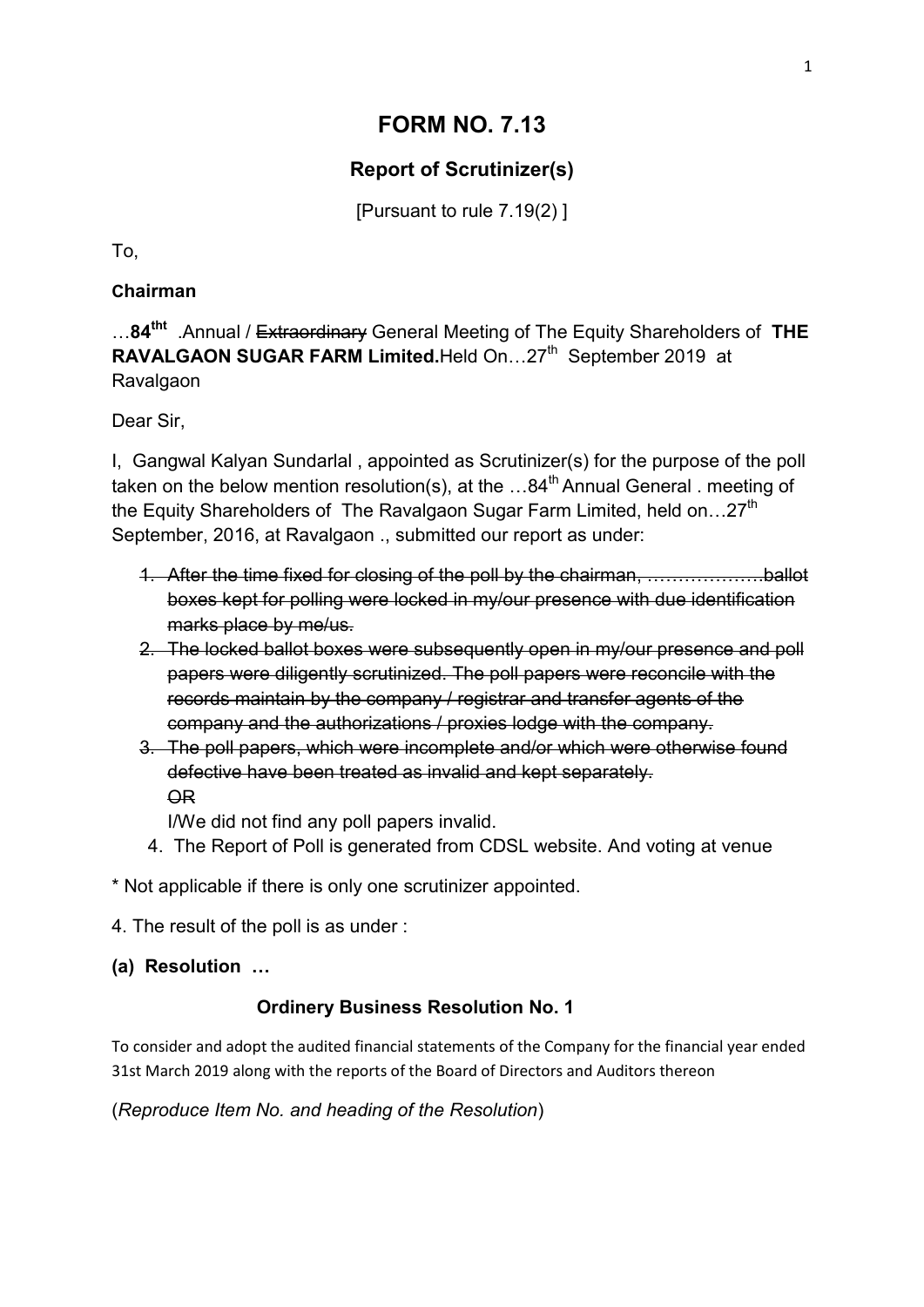# i. Voted **in favour** of the resolution

| Number of members<br>present and voting (in<br>person or by proxy) | Number of votes cast<br>by them | % of total number of<br>valid votes cast |
|--------------------------------------------------------------------|---------------------------------|------------------------------------------|
| 38653                                                              | 38648                           | 99.987                                   |

# ii. Voted **against** the resolution

| Number                                 |  |  |   |       | of members   Number of votes cast   % of total number of |
|----------------------------------------|--|--|---|-------|----------------------------------------------------------|
| $ $ present and voting (in $ $ by them |  |  |   |       | valid votes cast                                         |
| person or by proxy)                    |  |  |   |       |                                                          |
| 38653                                  |  |  | ວ | 0.013 |                                                          |

#### iii. **Invalid** votes

| Total number of members (in | Number of votes cast by them |
|-----------------------------|------------------------------|
| person or by proxy) whose   |                              |
| votes were declared invalid |                              |
|                             |                              |

# **(b) Resolution …**

# **Ordinery Business Resolution No. 2**

To appoint M/s. Patkar and Pendse, Chartered Accountant, (Firm Registration No. 107824W) as statutory auditors of the Company

(*Reproduce Item No. and heading of the Resolution*)

i Voted **in favour** of the resolution

| Number of members<br>present and voting (in | Number of votes cast<br>by them | % of total number of<br>valid votes cast |
|---------------------------------------------|---------------------------------|------------------------------------------|
| person or by proxy)                         |                                 |                                          |
| 38653                                       | 38648                           | 99.99                                    |

## Ii Voted **against** the resolution

| Number                                 |  |  | of members   Number of votes cast   % of total number of |                  |
|----------------------------------------|--|--|----------------------------------------------------------|------------------|
| $ $ present and voting (in $ $ by them |  |  |                                                          | valid votes cast |
| person or by proxy)                    |  |  |                                                          |                  |
| 38653                                  |  |  | a                                                        | 0.013            |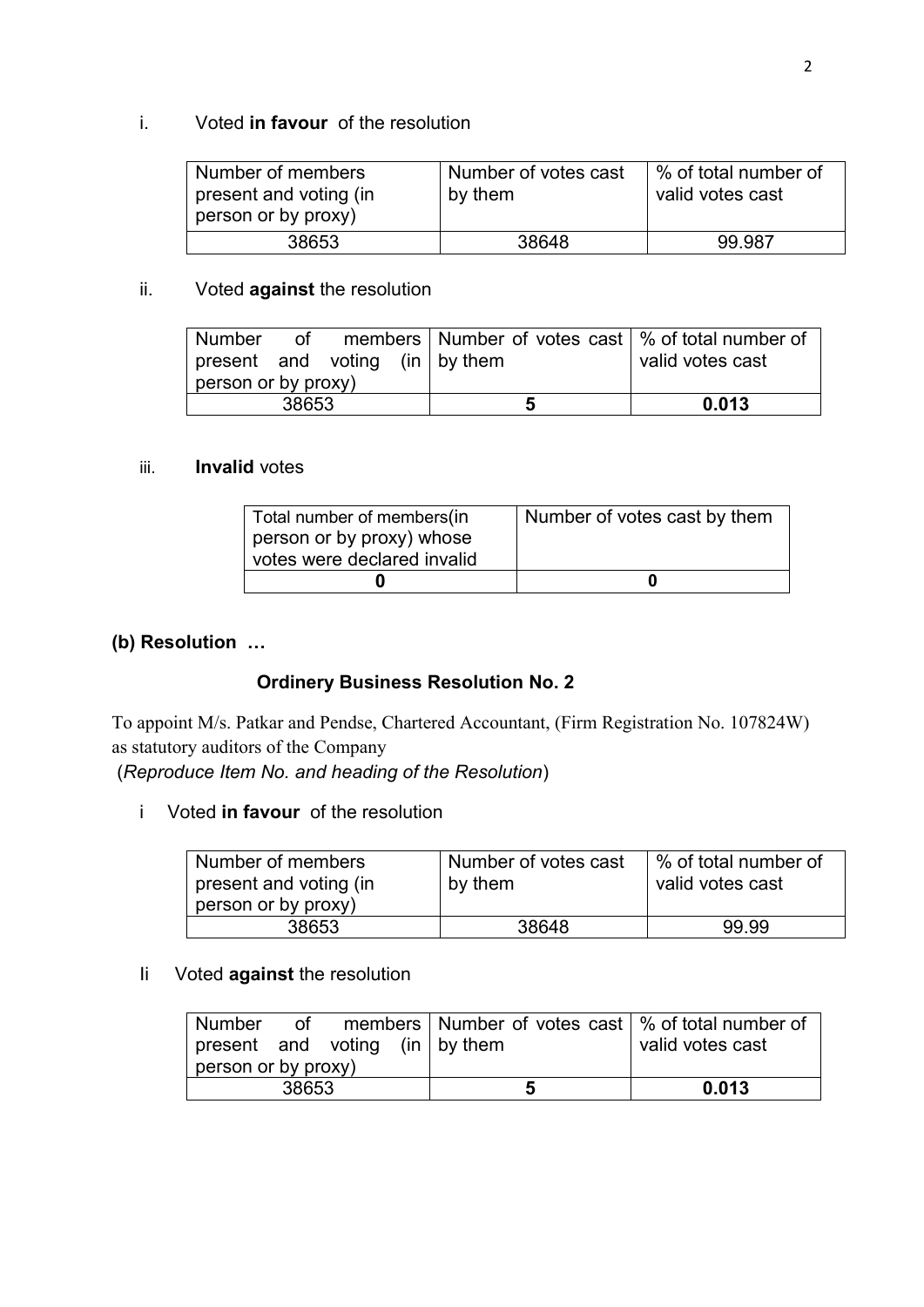#### **Iii Invalid** votes

| Total number of members (in | Number of votes cast by them |
|-----------------------------|------------------------------|
| person or by proxy) whose   |                              |
| votes were declared invalid |                              |
|                             |                              |

# **(c) Resolution …**

# **Special Business Resolution No. 3**

1 To appoint a Director in place of Mr. Nihal Doshi who retires by rotation and being eligible offers himself for reappointment

(*Reproduce Item No. and heading of the Resolution*)

# i Voted **in favour** of the resolution

| Number of members                             | Number of votes cast | ∣% of total number of |
|-----------------------------------------------|----------------------|-----------------------|
| present and voting (in<br>person or by proxy) | by them              | valid votes cast      |
| 38362                                         | 38357                | 99.99                 |

## Ii Voted **against** the resolution

|                                                |  |   |      | Number of members   Number of votes cast   % of total number of |                  |
|------------------------------------------------|--|---|------|-----------------------------------------------------------------|------------------|
| $\vert$ present and voting (in $\vert$ by them |  |   |      |                                                                 | valid votes cast |
| person or by proxy)                            |  |   |      |                                                                 |                  |
| 38362                                          |  | b | 0.01 |                                                                 |                  |
|                                                |  |   |      |                                                                 |                  |

## **iii Invalid** votes

| Total number of members(in  | Number of votes cast by them |
|-----------------------------|------------------------------|
| person or by proxy) whose   |                              |
| votes were declared invalid |                              |
| U                           |                              |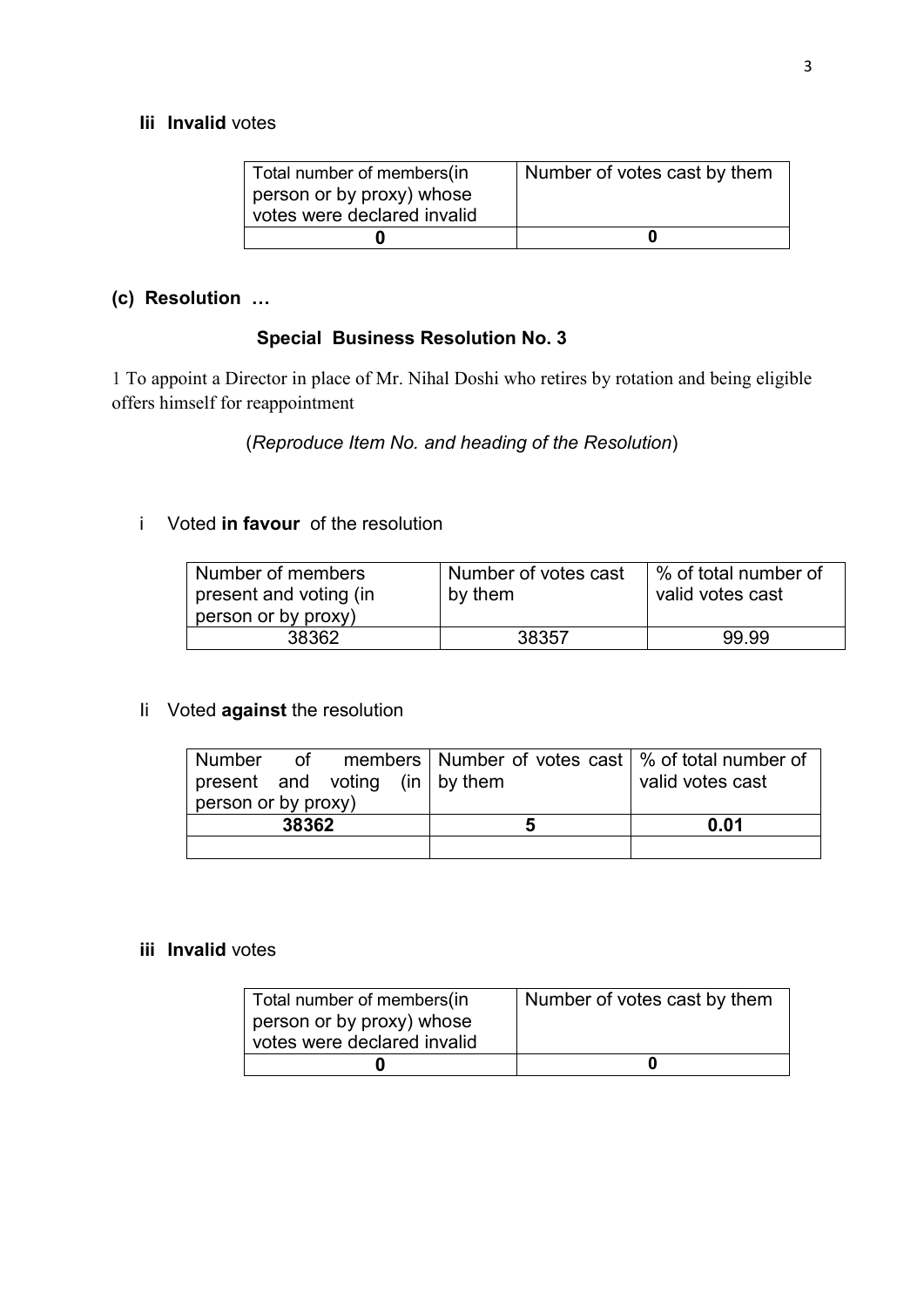## **(d) Resolution …**

## **Special Business Resolution No. 4**

Appointment of Dr. Madhav Narayan Welling (DIN: 08421953) as a Director.

#### (*Reproduce Item No. and heading of the Resolution*)

#### i Voted **in favor** of the resolution

| Number of members<br>present and voting (in | Number of votes cast<br>by them | ∣% of total number of<br>valid votes cast |
|---------------------------------------------|---------------------------------|-------------------------------------------|
| person or by proxy)                         |                                 |                                           |
| 38653                                       | 38648                           | 99.99                                     |

#### ii Voted **against** the resolution

| Number                         |  |  |   |      | of members   Number of votes cast   % of total number of |
|--------------------------------|--|--|---|------|----------------------------------------------------------|
| present and voting (in by them |  |  |   |      | valid votes cast                                         |
| person or by proxy)            |  |  |   |      |                                                          |
| 38653                          |  |  | a | 0.01 |                                                          |

#### **iii Invalid** votes

| Total number of members (in | Number of votes cast by them |
|-----------------------------|------------------------------|
| person or by proxy) whose   |                              |
| votes were declared invalid |                              |
|                             |                              |

#### **(d) Resolution …**

#### **Special Business Resolution No. 5**

Appointment of Mr. Uday Dattatray Kulkarni (DIN: 01426653) as a Director

(*Reproduce Item No. and heading of the Resolution*)

i Voted **in favor** of the resolution

| Number of members                             | Number of votes cast | % of total number of<br>valid votes cast |
|-----------------------------------------------|----------------------|------------------------------------------|
| present and voting (in<br>person or by proxy) | by them              |                                          |
| 38653                                         | 38648                | 99.99                                    |

ii Voted **against** the resolution